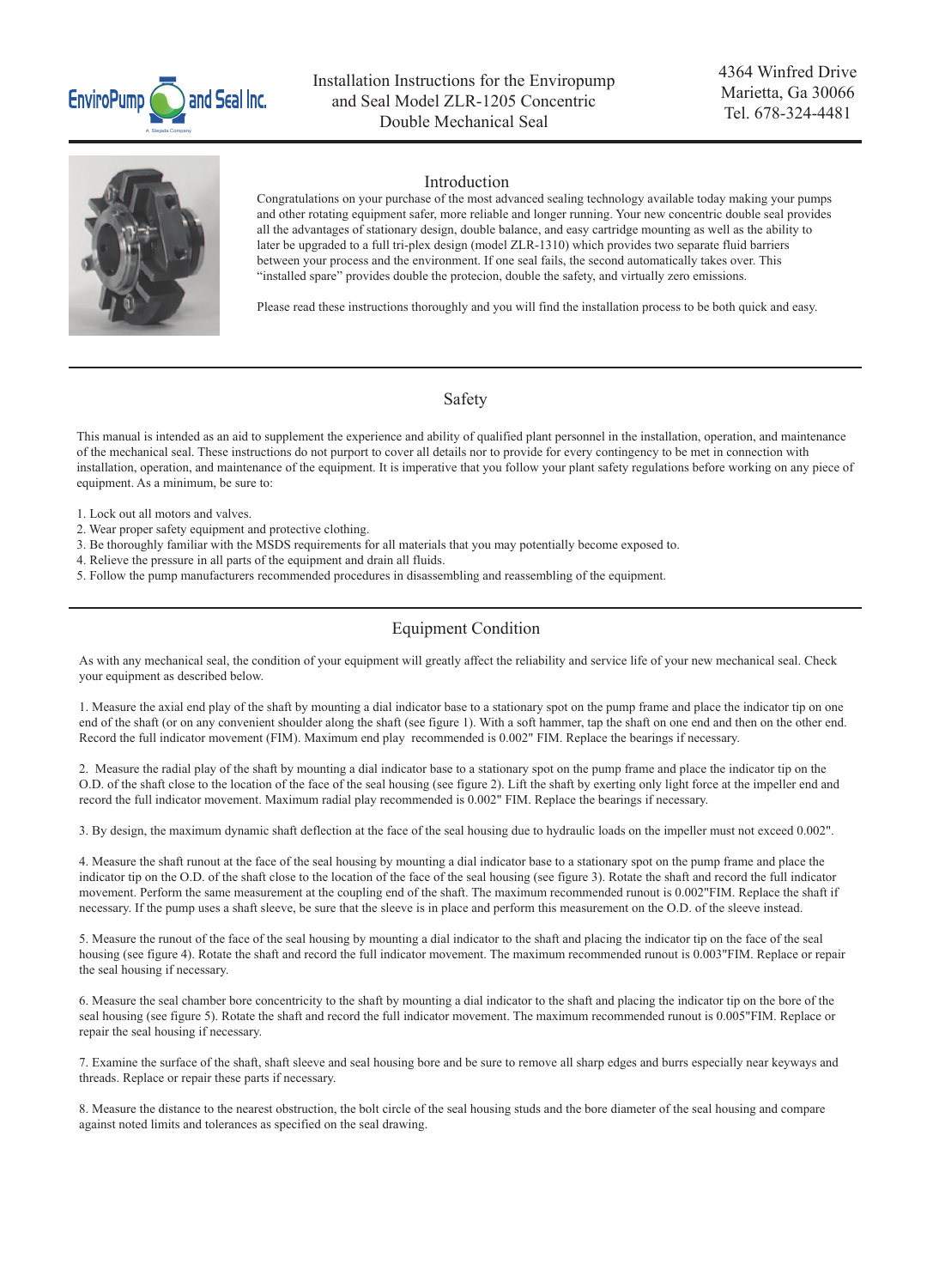### Installation

1. For proper operation and self venting of the internal barrier fluid chamber, it is important that the seal be installed with the correct side up. The glands are marked in this regard and the following is provided as an additional guide. You will note that the seal has four NPT ports, two on one side of the gland (both labeled "B1") and two on the other side of the gland (both labeled "B2"). Only the "B2" ports are used in the ZLR-1205 configuration.

-The ports labeled "B2" are the inlet and outlet for the barrier chamber between the process end seal and the outermost seal (outboard seal) (see figure 6 or 7 as applicable).

CAUTION:

-The ports labeled "B1" are only used in the full tri-plex version. These ports are non-functional in the ZLR-1205 configuration and must be plugged.

While standing at the motor end of the pump:

- If the rotation is clockwise (as with most standard ANSI pumps), the "B1" ports should be on the right and the "B2" ports should be on the left.

- If the rotation is counterclockwise, the "B1" ports should be on the left and the "B2" ports should be on the right.

Once the seal is installed, the upper port on either side will always be the port from which barrier fluid exits the gland and should be connected to the upper port of the barrier fluid tank. The lower port on either side will always be the port by which barrier fluid returns to the seal from the barrier fluid tank and should be connected to the lower port of the barrier fluid tank. Be sure that the position of the barrier tanks is above the elevation of the seal and that all tubes are sloping upward (from the seal to the barrier tank) over their entire length so as not to create air traps that may block circulation.

2. Install the shaft sleeve if used.

3. Lubricate the shaft or sleeve with a suitable and compatible lubricant.

4. Install the seal (with its gasket in place) onto the shaft or sleeve with the ports oriented as described in step #1 above and position the seal close to the bearing housing. Note that the gasket is a compressed non-asbestos fiber material which provides the best assurance that the gland will seal reasonably square with the face of the seal chamber after the gland nuts are tightened. If a different material is required (such as a Teflon based material) use caution when tightening the gland nut to assure that the nuts are tightened very evenly so as not to put the gland out-of-square with the face of the seal chamber.

5. Install the seal chamber. Use caution as the seal housing passes over the body of the seal and be sure that the seal housing studs pass through the corresponding slots in the seal gland. Do not tighten the seal down at this time.

6. Assemble the rest of the pump including the impeller, casing, etc.

7. Perform any required impeller adjustments or any other operations that may require the axial position of the shaft to change before proceeding on to the next step.

8. Position the seal gland against the face of the seal chamber.

### **Caution:**

The gland nuts must be "standard hex nuts". Do not use "heavy hex" nuts. Depending on their size, heavy hex nuts have a corner-to-corner distance that is too large and may interfere with rotating components of the seal. Also, this seal is provided with special tab washers that allow the nuts to seat properly over the slots without interfering with rotating components. *Use extreme caution if any substitution of these washers is made, so that neither the washers nor the gland nuts can contact any rotating components.*

9. Tighten the gland nuts evenly, cross staggering as you tighten each nut. It is important that the gland remain square to the face of the seal chamber for best performance. The compressed fiber gasket material supplied with the seal was chosen with this in mind. If a different material was substituted (such as a Teflon based material) use caution when tightening the gland nut to assure that the nuts are tightened very evenly so as not to put the gland out-of-square with the face of the seal chamber.

10. Tighten the set screws on the seal collar. Again, it is important that these be tightened evenly, cross staggering as they are tightened so as not to force the seal and sleeve over to one side of the shaft causing it to rotate eccentric to the centerline of the shaft. Tighten each set screw finger tight only in a cross staggering order first. Then repeat this procedure several more times, each time tightening a little further until each set screw is fully tightened.

11. Remove the centering buttons from the face of the gland. Save the buttons and screws for future use.

12. The seal is now ready for connection to the barrier tanks or other source of barrier fluids.

13. Perform an air test on the installed seal and leak test all connections.